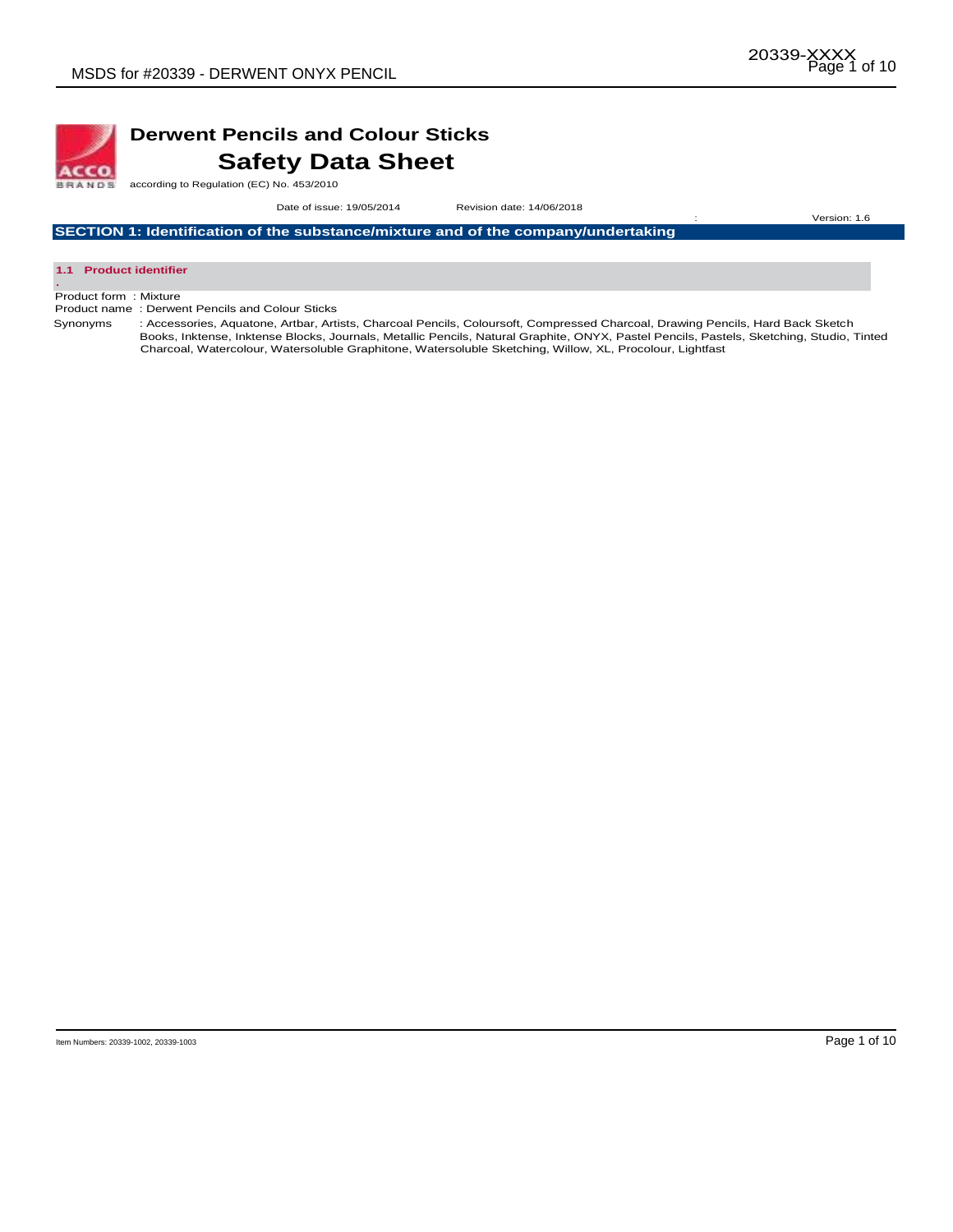

according to Regulation (EC) No. 453/2010

ACCO **BRANDS** 

> Product code : 0700049, 0700050, 0700051, 0700052, 0700053, 0700054, 0700055, 0700077, 0700078, 0700101, 0700108, 0700111, 0700114, 0700120, 0700122, 0700125, 0700129, 0700133, 0700135, 0700136, 0700138, 0700143, 0700146, 0700148, 0700149, 0700150, 0700154, 0700156, 0700158, 0700163, 0700165, 0700167, 0700172, 0700173, 0700174, 0700211, 0700212, 0700229, 0700230, 0700231, 0700232, 0700233, 0700234, 0700253, 0700254, 0700255, 0700256, 0700257, 0700258, 0700259, 0700260, 0700267, 0700269, 0700284, 0700286, 0700300, 0700301, 0700302, 0700303, 0700304, 0700307, 0700434, 0700449, 0700456, 0700473, 0700476, 0700481, 0700482, 0700528, 0700624, 0700643, 0700644, 0700659, 0700660, 0700662, 0700663, 0700664, 0700665, 0700666, 0700667, 0700671, 0700672, 0700674, 0700675, 0700676, 0700677, 0700678, 0700679, 0700680, 0700681, 0700682, 0700683, 0700684, 0700685, 0700686, 0700687, 0700688, 0700689, 0700690, 0700691, 0700758, 0700759, 0700802, 0700803, 0700821, 0700822, 0700830, 0700836, 0700837, 0700838, 0700862, 0700866, 0700885, 0700903, 0700904, 0700905, 0700906, 0700907, 0700908, 0700909, 0700910, 0700911, 0700912, 0700913, 0700914, 0700915, 0700916, 0700917, 0700918, 0700919, 0700920, 0700921, 0700922, 0700923, 0700924, 0700925, 0700926, 0700927, 0700928, 0700929, 0700930, 0700953, 0700954, 0700955, 0700956, 0700957, 0700958, 0700959, 0700960, 0700961, 0700962, 0700963, 0700964, 0700965, 0700966, 0700967, 0700968, 0700969, 0700970, 0700971, 0700972, 0700973, 0700974, 0700975, 0700976, 0700977, 0700978, 0700979, 0700980, 0700981, 0700982, 0700983, 0700984, 0700985, 0700986, 0700987, 0700988, 0700989, 0700990, 0700991, 0700992, 0700993, 0700994, 0700995, 0700996, 0700997, 0700998, 0700999, 0701000, 0701001, 0701002, 0701003, 0701004, 0701005, 0701006, 0701007, 0701008, 0701009, 0701010, 0701011, 0701012, 0701013, 0701014, 0701015, 0701016, 0701017, 0701018, 0701019, 0701020, 0701021, 0701022, 0701023, 0701024, 0701025, 0701026, 0701027, 0701028, 0701029, 0701030, 0701031, 0701035, 0701039, 0701070, 0701071, 0701089, 2101403, 2101404, 2102174, 2102175, 2102176, 2102177, 2102178, 2102179, 2300023, 2300037, 2300038, 2300039, 2300040, 2300046, 2300077, 2300078, 2300079, 2300080, 2300081, 2300083, 2300086, 2300087, 2300088, 2300089, 2300090, 2300091, 2300123, 2300123A, 2300124, 2300138, 2300139, 2300140, 2300141, 2300142, 2300143, 2300147, 2300151, 2300152, 2300153, 2300154, 2300155, 2300161, 2300172, 2300173, 2300174, 2300179, 2300185, 2300217, 2300219, 2300225, 2300226, 2300230, 2300231, 2300232, 2300233, 2300234, 2300235, 2300236, 2300237, 2300238, 2300239, 2300240, 2300241, 2300242, 2300243, 2300244, 2300245, 2300246, 2300247, 2300248, 2300249, 2300250, 2300251, 2300252, 2300253, 2300254, 2300255, 2300256, 2300257, 2300258, 2300259, 2300260, 2300261, 2300262, 2300263, 2300264, 2300265, 2300266, 2300267, 2300268, 2300269, 2300270, 2300271, 2300272, 2300273, 2300274, 2300275, 2300276, 2300277, 2300278, 2300279, 2300280, 2300281, 2300282, 2300283, 2300284, 2300285, 2300286, 2300287, 2300288, 2300289, 2300290, 2300291, 2300292, 2300293, 2300294, 2300295, 2300296, 2300297, 2300298, 2300299, 2300300, 2300301, 2300303, 2300304, 2300305, 2300306, 2300307, 2300308, 2300309, 2300310, 2300311, 2300312, 2300313, 2300314, 2300315, 2300316, 2300317, 2300318, 2300319, 2300320, 2300321, 2300322, 2300323, 2300324, 2300325, 2300326, 2300327, 2300328, 2300329, 2300330, 2300331, 2300332, 2300333, 2300334, 2300335, 2300336, 2300337, 2300338, 2300339, 2300340, 2300343, 2300352, 2300355, 2300357, 2300365, 2300366, 2300367, 2300368, 2300369, 2300370, 2300371, 2300372, 2300373, 2300374, 2300375, 2300376, 2300377, 2300379, 2300381, 2300382, 2300386, 2300406, 2300411, 2300412, 2300418, 2300419, 2300420, 2300421, 2300422, 2300423, 2300424, 2300425, 2300426, 2300427, 2300428, 2300429, 2300430, 2300431, 2300432, 2300433, 2300434, 2300435, 2300436, 2300437, 2300438, 2300439, 2300440, 2300441, 2300442, 2300443, 2300448, 2300449, 2300450, 2300451, 2300452, 2300454, 2300456, 2300457, 2300467, 2300468, 2300469, 2300470, 2300506, 2300541, 2300544, 2300561, 2300563, 2300575, 2300580, 2300582, 2300587, 2300588, 2300589, 2300590, 2300591, 2300592, 2300593, 2300594, 2300595, 2300596, 2300597, 2300598, 2300599, 2300600, 2300601, 2300602, 2300603, 2300604, 2300605, 2300606, 2300607, 2300608, 2300609, 2300610, 2300611, 2300612, 2300613, 2300614, 2300615, 2300616, 2300617, 2300618, 2300619, 2300620, 2300621, 2300622, 2300623, 2300624, 2300625, 2300626, 2300627, 2300628, 2300629, 2300630, 2300631, 2300632, 2300633, 2300634, 2300635, 2300636, 2300637, 2300638, 2300639, 2300640, 2300641, 2300642, 2300643, 2300644, 2300645, 2300646, 2300647, 2300648, 2300649, 2300650, 2300651, 2300652, 2300653, 2300654, 2300655, 2300656, 2300657, 2300658, 2300659, 2300660, 2300661, 2300662, 2300663, 2300664, 2300665, 2300666, 2300667, 2300671, 2300672, 2300675, 2300678, 2300679, 2300680, 2300681, 2300682, 2300683, 2300685, 2300686, 2300687, 2300688, 2301597, 2301598, 2301607, 2301608, 2301610, 2301611, 2301650, 2301660,

|                                      |                                                                                                    | 16/06/2015 | EN (English) | 1/7  | www.acco.co.uk |
|--------------------------------------|----------------------------------------------------------------------------------------------------|------------|--------------|------|----------------|
|                                      | 2301665, 2301666, 2301667, 2301668, 2301669, 2301670, 2301671, 2301672, 2301673, 2301674, 2301675, | 16/06/2015 | EN (English) | 2/10 | www.acco.co.uk |
| Item Numbers: 20339-1002, 20339-1003 |                                                                                                    |            |              |      | Page 2 of 10   |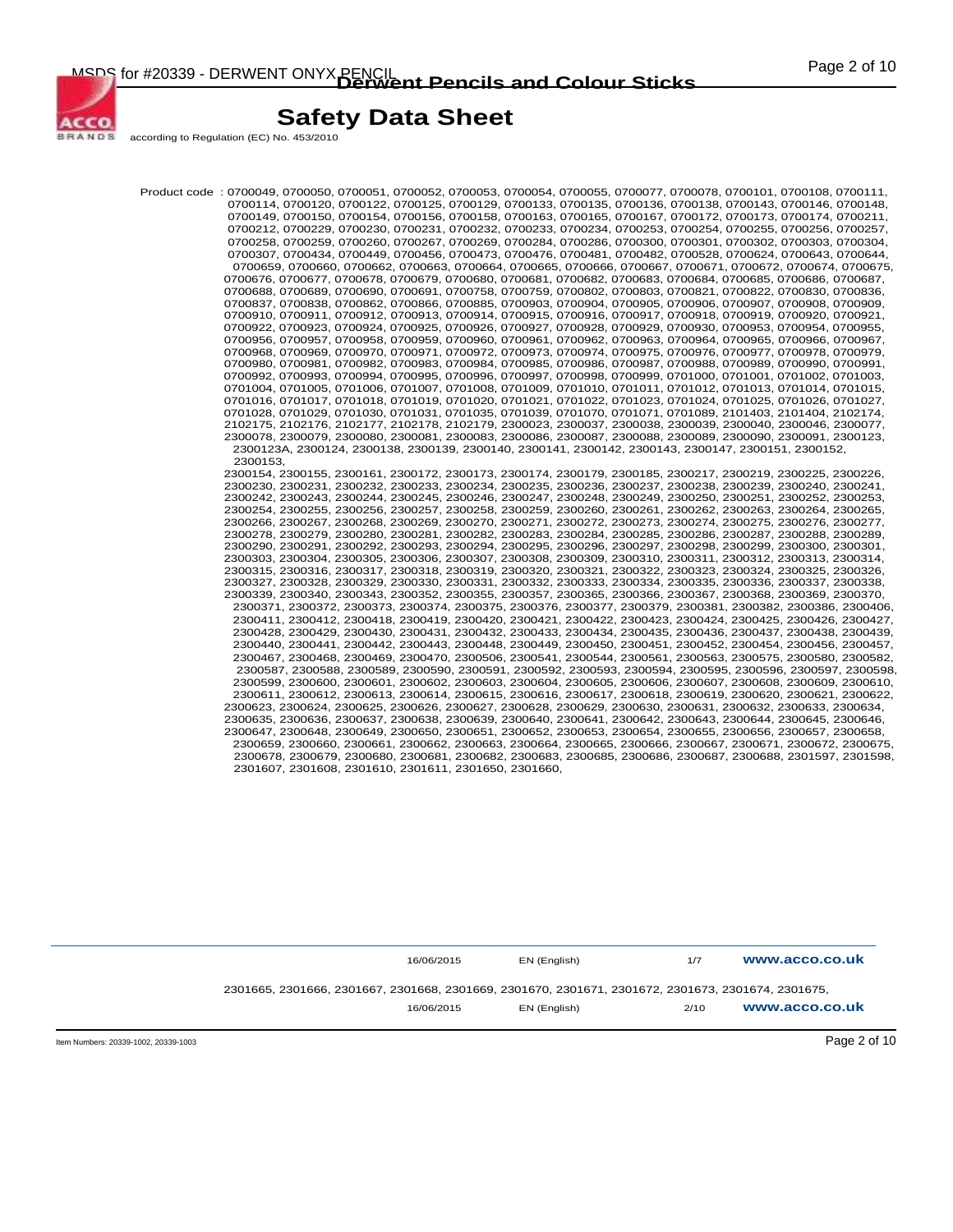

according to Regulation (EC) No. 453/2010

2301676, 2301677, 2301678, 2301679, 2301680, 2301681, 2301682, 2301683, 2301684, 2301685, 2301688, 2301689, 2301690, 2301691, 2301698, 2301699, 2301700, 2301711, 2301712, 2301735, 2301756, 2301757, 2301758, 2301760, 2301760A, 2301774, 2301842, 2301843, 2301844, 2301852, 2301853, 2301854, 2301855, 2301856, 2301857, 2301858, 2301859, 2301860, 2301861, 2301862, 2301863, 2301864, 2301865, 2301866, 2301867, 2301868, 2301869, 2301870, 2301871, 2301872, 2301873, 2301874, 2301875, 2301876, 2301877, 2301878, 2301879, 2301880, 2301881, 2301882, 2301883, 2301884, 2301885, 2301886, 2301887, 2301888, 2301889, 2301890, 2301891, 2301892, 2301893, 2301894, 2301895, 2301896, 2301897, 2301898, 2301899, 2301902, 2301915, 2301917, 2301919, 2301920, 2301930, 2301931, 2301932, 2301933, 2301934, 2301936, 2301937, 2301938, 2301940, 2301941, 2301942, 2301944, 2301945, 2301946, 2301947, 2301952, 2301953, 2301954, 2301955, 2301958, 2301962, 2301963, 2301964, 2301965, 2301966, 2301969, 2301970, 2301971, 2301972, 2301974, 2301975, 2301976, 2301977, 2301978, 2301979, 2301980, 2301981, 2301982, 2301984, 2301985, 2301990, 2301991, 2301995, 2301996, 2302000, 2302001, 2302003, 2302004, 2302009, 2302010, 2302011, 2302012, 2302013, 2302014, 2302015, 2302016, 2302017, 2302018, 2302019, 2302020, 2302021, 2302022, 2302023, 2302024, 2302025, 2302026, 2302028, 2302029, 2302030, 2302031, 2302032, 2302033, 2302034, 2302035, 2302036, 2302037, 2302038, 2302039, 2302040, 2302041, 2302042, 2302043, 2302044, 2302045, 2302046, 2302047, 2302048, 2302049, 2302050, 2302051, 2302052, 2302053, 2302054, 2302055, 2302056, 2302057, 2302058, 2302059, 2302060, 2302061, 2302062, 2302063, 2302064, 2302065, 2302066, 2302067, 2302068, 2302069, 2302070, 2302071, 2302072, 2302073, 2302074, 2302075, 2302076, 2302077, 2302078, 2302079, 2302080, 2302081, 2302082, 2302083, 2302084, 2302093, 2302100, 2302101, 2302102, 2302104, 2302107, 2302108, 2302109, 2302110, 2302111, 2302112, 2302113, 2302114, 2302115, 2302116, 2302117, 2302118, 2302120, 2302123, 2302124, 2302125, 2302126, 2302127, 2302140, 2302141, 2302143, 2302147, 2302148, 2302149, 2302151, 2302152, 2302153, 2302154, 2302155, 2302156, 2302157, 2302167, 2302169, 2302170, 2302172, 2302173, 2302174, 2302175, 2302177, 2302178, 2302179, 2302180, 2302181, 2302182, 2302183, 2302184, 2302185, 2302186, 2302187, 2302188, 2302189, 2302193, 2302266, 2302283, 2302284, 2302288, 2302289, 2302290, 3200000, 3200100, 3200200, 3200300, 3200400, 3200410, 3200500, 3200510, 3200600, 3200700, 3200800, 3200900, 3201000, 3201100, 3201200, 3201300, 3201400, 3201410, 3201500, 3201600, 3201610, 3201620, 3201630, 3201700, 3201800, 3201810, 3201900, 3201910, 3202000, 3202100, 3202110, 3202120, 3202200, 3202210, 3202220, 3202300, 3202400, 3202410, 3202500, 3202600, 3202700, 3202800, 3202810, 3202820, 3202830, 3202840, 3202900, 3203000, 3203100, 3203200, 3203300, 3203400, 3203500, 3203600, 3203610, 3203620, 3203700, 3203710, 3203800, 3203900, 3204000, 3204100, 3204110, 3204120, 3204130, 3204140, 3204150, 3204200, 3204300, 3204400, 3204500, 3204600, 3204700, 3204800, 3204900, 3205000, 3205010, 3205100, 3205110, 3205120, 3205130, 3205140, 3205150, 3205160, 3205200, 3205300, 3205310, 3205400, 3205500, 3205600, 3205700, 3205710, 3205720, 3205800, 3205900, 3206000, 3206100, 3206200, 3206300, 3206400, 3206410, 3206420, 3206430, 3206440, 3206450, 3206460, 3206470, 3206480, 3206490, 3206500, 3206600, 3206610, 3206700, 3206800, 3206900, 3206910, 3207000, 3207100, 3207110, 3207200, 32089, 32092, 32093, 32096, 32097, 32098, 32101, 32102, 32103, 32104, 32105, 32106, 32107, 32108, 32109, 32110, 32111, 32112, 32113, 32114, 32115, 32116, 32117, 32118, 32119, 32120, 32121, 32122, 32123, 32124, 32125, 32126, 32127, 32128, 32129, 32130, 32131, 32132, 32133, 32134, 32135, 32136, 32137, 32138, 32139, 32140, 32141, 32142, 32143, 32144, 32145, 32146, 32147, 32148, 32149, 32150, 32151, 32152, 32153, 32154, 32155, 32156, 32157, 32158, 32159, 32160, 32161, 32162, 32163, 32164, 32165, 32166, 32167, 32168, 32169, 32170, 32171, 32172, 32196, 32197, 32198, 32199, 32201, 32801, 32802, 32803, 32804, 32805, 32806, 32807, 32808, 32809,32810, 32811, 32812, 32813, 32814, 32815, 32816, 32817, 32818, 32819, 32820, 32821, 32822, 32823, 32824, 32825, 32826, 32827, 32828, 32829, 32830, 32831, 32832, 32833, 32834, 32835, 32836, 32837, 32838, 32839, 32840, 32841, 32842, 32843, 32844, 32845, 32846, 32847, 32848, 32849, 32850, 32851, 32852, 32853, 32854, 32855, 32856, 32857, 32858, 32859, 32860, 32861, 32862, 32863, 32864, 32865, 32866, 32867, 32868, 32869, 32870, 32871, 32872, 32881, 32883, 32885, 32889, 32891, 32991, 32992, 32996, 33254, 33255, 33301, 33302, 33303, 33304, 33305, 33306, 33307, 33308, 33309, 33310, 33312, 33317, 33326, 33328, 33329, 33356, 34122, 34132, 34138, 34214, 34215, 34251A, 34252A, 34253A, 34264A, 34301, 34302, 34303, 34304, 34305, 34306, 34307, 34320, 34322, 34324, 34326, 34328, 34330, 34332, 34341, 34342, 34343, 34344, 34345, 34350, 34357, 34358, 34359, 34386, 34387, 34388, 34389, 34391, 34392, 35985, 35986, 35987, 35988, 35996, 35997, 35998, 35999, 36001, 36002, 36003, 36004, 36005, 36300, 36301, 36302, 36303, 39000, 39003, 39007, 39008, 39009, 90649, 90702, 2302433, 2302434, 2302435, 2302436, 2302437, 2302438, 2302439, 2302440, 2302441, 2302442, 2302443, 2302444, 2302445, 2302446, 2302447, 2302448, 2302449, 2302450, 2302451, 2302452, 2302453, 2302454, 2302455, 2302456, 2302457, 2302458, 2302459, 2302460, 2302461, 2302462, 2302463, 2302464, 2302465, 2302466, 2302467, 2302468, 2302469, 2302470, 2302471, 2302472, 2302473, 2302474, 2302475, 2302476, 2302477, 2302478, 2302479, 2302480, 2302481, 2302482, 2302483, 2302484, 2302485, 2302486, 2302487, 2302488, 2302489, 2302490, 2302491, 2302492, 2302493, 2302494, 2302495, 2302496, 2302497, 2302498, 2302499, 2302500, 2302501, 2302502, 2302503, 2302504, 2302513, 2302514, 2302505, 2302506, 2302507, 2302508, 2302520, 2302620, 2302621, 2302583, 2301999, 2302163, 2302588, 2302586, 2302585, 2302587, 2300153, 2300152,2302523, 2302524,2302719, 2302720, 2302721, 2302725, 2302647, 2302648, 2302649, 2302650, 2302655, 2302661, 2302662, 2302665, 2302667, 2302668, 2302669, 2302670, 2302675, 2302677, 2302682, 2302684, 2302686, 2302692, 2302695, 2302696, 2302698, 2302699, 2302701, 2302703, 2302704, 2302707, 2302708, 2302709, 2302710, 2302711, 2302713, 2302714, 2302715, 2302716, 2302717, 2302718,

**1.2. Relevant identified uses of the substance or mixture and uses advised against** 

| 16/06/2015 |  |
|------------|--|

16/06/2015 EN (English) 3/10 **www.acco.co.uk**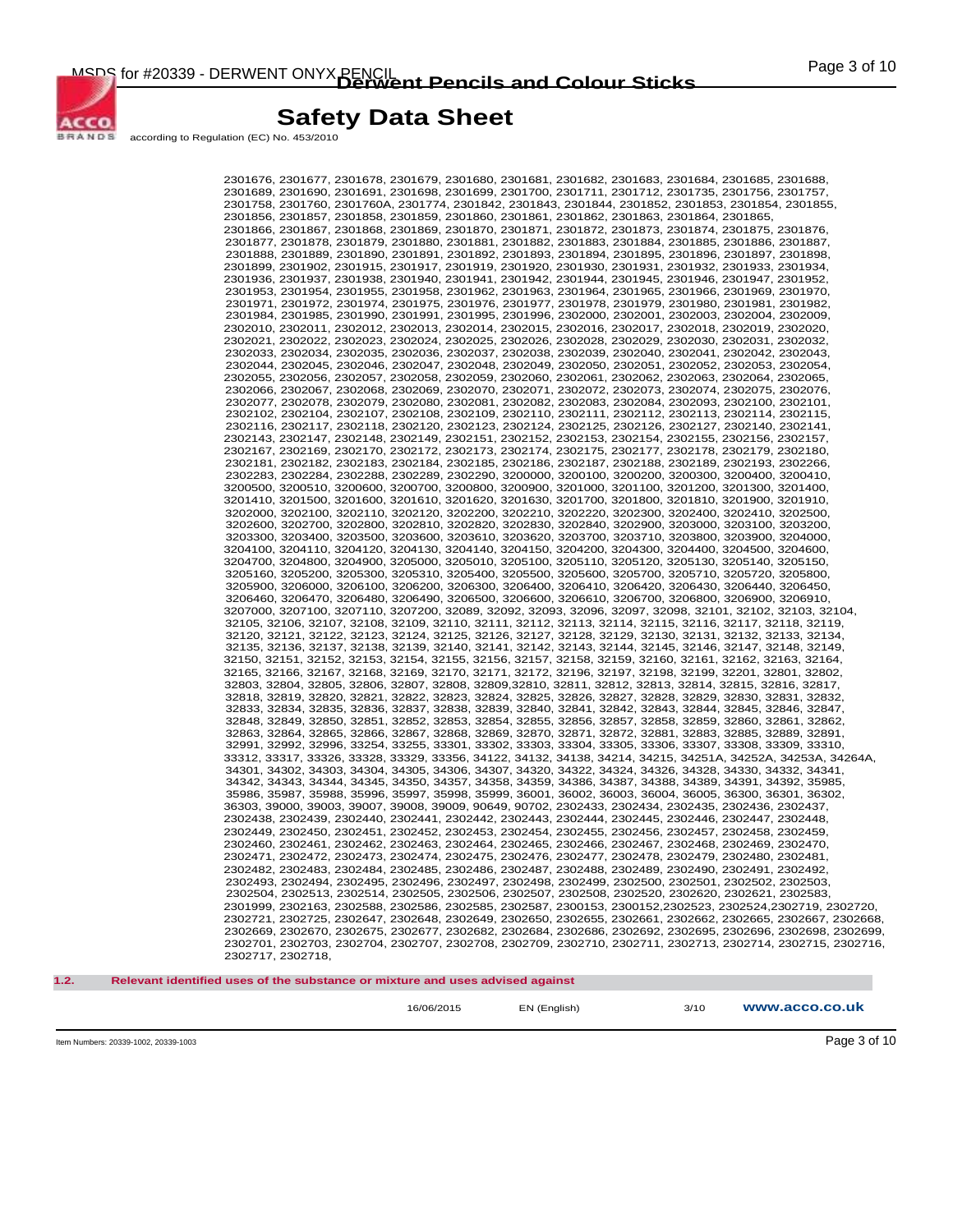**BRANDS** according to Regulation (EC) No. 453/2010

# **1.2.1. Relevant identified uses** Main

Use of the substance/mixture

**ACCO** 

: Consumer use, Professional use : For writing purposes

## **1.2.2. Uses advised against**

No additional information available

#### **1.3. Details of the supplier of the safety data sheet**  Acco UK Ltd.

Oxford House, Oxford Road, Aylesbury, Bucks, HP21 8SZ.

Telephone: +44 (0) 844 209 8360 (9am to 5pm)<br>Fax: +44 (0) 845 603 1731 Fax: +44 (0) 845 603 1731<br>Website: www.acco.co.uk Website: www.acco.co.uk<br>Email: informationeuror informationeurope@acco.com

#### **1.4. Emergency telephone number**

Emergency number : 0844 2098360

| <b>Country</b>                           | <b>Organisation/Company</b>                                     | <b>Address</b>                              | <b>Emergency number</b>                                                                |
|------------------------------------------|-----------------------------------------------------------------|---------------------------------------------|----------------------------------------------------------------------------------------|
| IRELAND (REPUBLIC OF)                    | National Poisons Information Centre<br><b>Beaumont Hospital</b> | Beaumont Hospital Beaumont Road 9<br>Dublin | : +353 1 8379964                                                                       |
| UNITED KINGDOM                           | National Poisons Information Service (NHS<br>Direct)            |                                             | 0845 4647 or 111 (England<br>& Wales only) or 112 (EU) or<br>08454 24 24 24 (Scotland) |
| <b>SECTION 2: Hazards identification</b> |                                                                 |                                             |                                                                                        |

#### **2.1. Classification of the substance or mixture Classification according to Regulation (EC) No. 1272/2008 [CLP]** Not classified

**Classification according to Directive 67/548/EEC or 1999/45/EC** Not classified

**Adverse physicochemical, human health and environmental effects** No additional information available

#### **2.2. Label elements**

**Labelling according to Regulation (EC) No. 1272/2008 [CLP]** No labelling applicable

## **2.3. Other hazards**

No additional information available

### **SECTION 3: Composition/information on ingredients**

| 3.1.<br><b>Substance</b><br>Not applicable<br>3.2.<br><b>Mixture</b> |  | 16/06/2015 | EN (English) | 4/10 | www.acco.co.uk |
|----------------------------------------------------------------------|--|------------|--------------|------|----------------|
|                                                                      |  |            |              |      |                |
|                                                                      |  |            |              |      |                |
|                                                                      |  |            |              |      |                |

Item Numbers: 20339-1002, 20339-1003 Page 4 of 10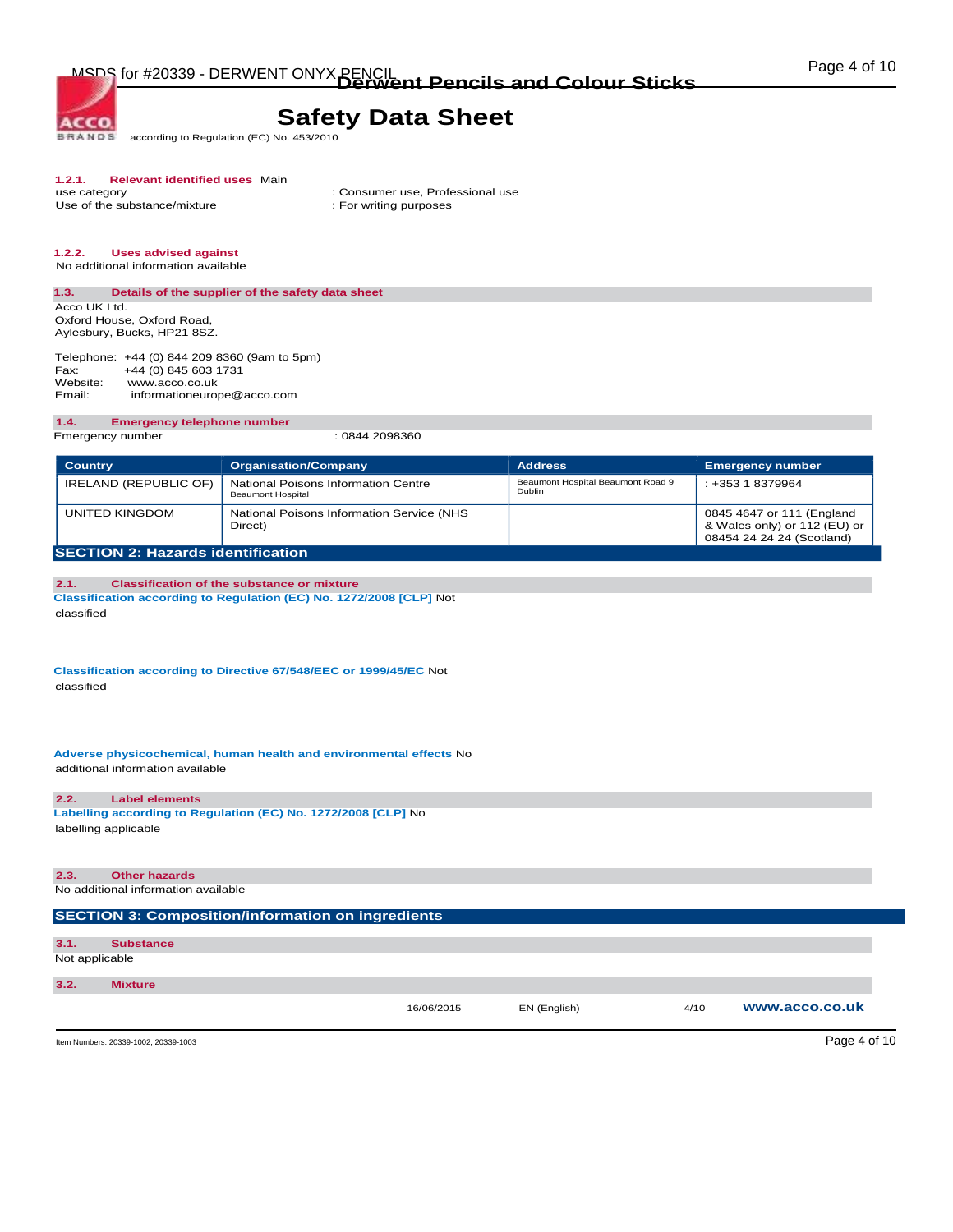# **Safety Data Sheet**<br>according to Regulation (EC) No. 453/2010

This mixture does not contain any substances to be mentioned according to the criteria of section 3.2 of REACH annex II

| <b>SECTION 4: First aid measures</b>                                                                                                                                                                       |                                                                                                                                      |              |      |                                                                                                      |
|------------------------------------------------------------------------------------------------------------------------------------------------------------------------------------------------------------|--------------------------------------------------------------------------------------------------------------------------------------|--------------|------|------------------------------------------------------------------------------------------------------|
| 4.1.<br><b>Description of first aid measures</b>                                                                                                                                                           |                                                                                                                                      |              |      |                                                                                                      |
| First-aid measures general                                                                                                                                                                                 | : Never give anything by mouth to an unconscious person. If you feel unwell, seek medical advice<br>(show the label where possible). |              |      |                                                                                                      |
| First-aid measures after inhalation                                                                                                                                                                        | : Assure fresh air breathing. Allow the victim to rest.                                                                              |              |      |                                                                                                      |
| First-aid measures after skin contact                                                                                                                                                                      | : Remove affected clothing and wash all exposed skin area with mild soap and water, followed by<br>warm water rinse.                 |              |      |                                                                                                      |
| First-aid measures after eye contact                                                                                                                                                                       | : Rinse immediately with plenty of water. Obtain medical attention if pain, blinking or redness<br>persist.                          |              |      |                                                                                                      |
| First-aid measures after ingestion                                                                                                                                                                         | : Rinse mouth. Do NOT induce vomiting. Obtain emergency medical attention.                                                           |              |      |                                                                                                      |
| 4.2.<br>Most important symptoms and effects, both acute and delayed                                                                                                                                        |                                                                                                                                      |              |      |                                                                                                      |
| Symptoms/injuries                                                                                                                                                                                          | : Not expected to present a significant hazard under anticipated conditions of normal use.                                           |              |      |                                                                                                      |
| Indication of any immediate medical attention and special treatment needed<br>4.3.<br>No additional information available                                                                                  |                                                                                                                                      |              |      |                                                                                                      |
|                                                                                                                                                                                                            |                                                                                                                                      |              |      |                                                                                                      |
| <b>SECTION 5: Firefighting measures</b>                                                                                                                                                                    |                                                                                                                                      |              |      |                                                                                                      |
| 5.1.<br><b>Extinguishing media</b>                                                                                                                                                                         |                                                                                                                                      |              |      |                                                                                                      |
| Suitable extinguishing media                                                                                                                                                                               | : Foam. Dry powder. Carbon dioxide. Water spray. Sand.                                                                               |              |      |                                                                                                      |
| Unsuitable extinguishing media                                                                                                                                                                             | : Do not use a heavy water stream.                                                                                                   |              |      |                                                                                                      |
| 5.2.<br>Special hazards arising from the substance or mixture                                                                                                                                              |                                                                                                                                      |              |      |                                                                                                      |
| No additional information available                                                                                                                                                                        |                                                                                                                                      |              |      |                                                                                                      |
| <b>Advice for firefighters</b><br>5.3.                                                                                                                                                                     |                                                                                                                                      |              |      |                                                                                                      |
| Firefighting instructions                                                                                                                                                                                  | fire. Prevent fire-fighting water from entering environment.                                                                         |              |      | : Use water spray or fog for cooling exposed containers. Exercise caution when fighting any chemical |
| Protection during firefighting                                                                                                                                                                             | : Do not enter fire area without proper protective equipment, including respiratory protection.                                      |              |      |                                                                                                      |
| <b>SECTION 6: Accidental release measures</b>                                                                                                                                                              |                                                                                                                                      |              |      |                                                                                                      |
| Personal precautions, protective equipment and emergency procedures<br>6.1.                                                                                                                                |                                                                                                                                      |              |      |                                                                                                      |
| 6.1.1.<br>For non-emergency personnel                                                                                                                                                                      |                                                                                                                                      |              |      |                                                                                                      |
| Emergency procedures                                                                                                                                                                                       | : Evacuate unnecessary personnel.                                                                                                    |              |      |                                                                                                      |
| 6.1.2.<br>For emergency responders Protective                                                                                                                                                              |                                                                                                                                      |              |      |                                                                                                      |
| equipment                                                                                                                                                                                                  |                                                                                                                                      |              |      |                                                                                                      |
| <b>Emergency procedures</b>                                                                                                                                                                                | : Equip cleanup crew with proper protection.<br>: Ventilate area.                                                                    |              |      |                                                                                                      |
| 6.2.<br><b>Environmental precautions</b>                                                                                                                                                                   |                                                                                                                                      |              |      |                                                                                                      |
| Prevent entry to sewers and public waters. Notify authorities if substance enters sewers or public waters.                                                                                                 |                                                                                                                                      |              |      |                                                                                                      |
|                                                                                                                                                                                                            |                                                                                                                                      |              |      |                                                                                                      |
| 6.3.<br>Methods and material for containment and cleaning up<br>Methods for cleaning up: On land, sweep or shovel into suitable containers. Minimize generation of dust. Store aways from other materials. |                                                                                                                                      |              |      |                                                                                                      |
|                                                                                                                                                                                                            | 16/06/2015                                                                                                                           | EN (English) | 5/10 | www.acco.co.uk                                                                                       |
| Item Numbers: 20339-1002, 20339-1003                                                                                                                                                                       |                                                                                                                                      |              |      | Page 5 of 10                                                                                         |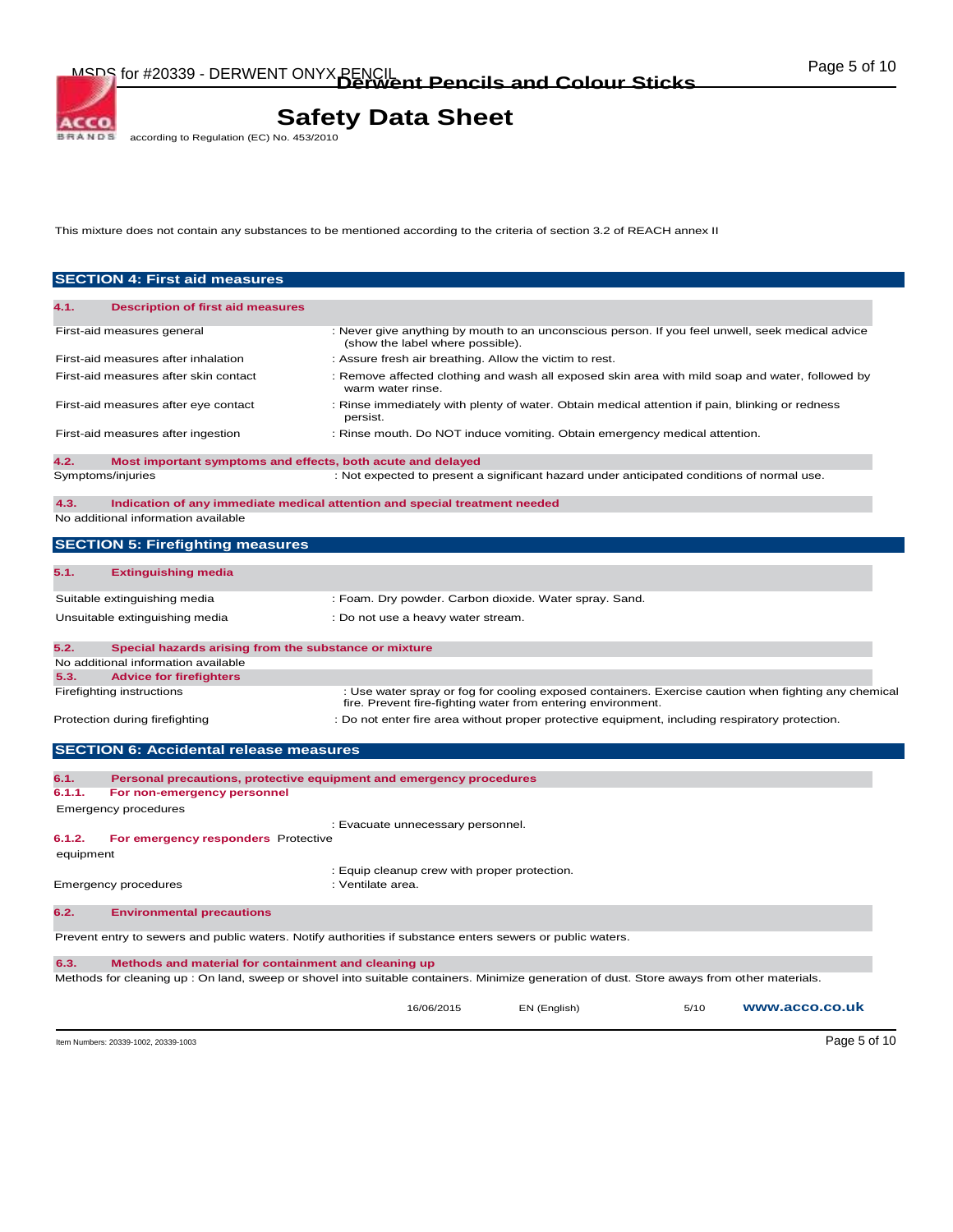# **Safety Data Sheet**<br>according to Regulation (EC) No. 453/2010

| 6.4.                                                   | <b>Reference to other sections</b>                                                                                                    |                                                                                                                                                                                                                                                      |              |      |                |
|--------------------------------------------------------|---------------------------------------------------------------------------------------------------------------------------------------|------------------------------------------------------------------------------------------------------------------------------------------------------------------------------------------------------------------------------------------------------|--------------|------|----------------|
|                                                        | See Heading 8. Exposure controls and personal protection.                                                                             |                                                                                                                                                                                                                                                      |              |      |                |
|                                                        | <b>SECTION 7: Handling and storage</b>                                                                                                |                                                                                                                                                                                                                                                      |              |      |                |
| 7.1.                                                   | <b>Precautions for safe handling</b><br>Precautions for safe handling                                                                 | : Wash hands and other exposed areas with mild soap and water before eating, drinking or smoking<br>and when leaving work. Provide good ventilation in process area to prevent formation of vapour.                                                  |              |      |                |
| 7.2.                                                   | Conditions for safe storage, including any incompatibilities<br>Storage conditions<br>Incompatible products<br>Incompatible materials | : Keep container closed when not in use. Keep only in the original container in a cool, well<br>ventilated place away from : Direct sunlight, Heat and ignition sources.<br>: Strong bases. Strong acids.<br>: Sources of ignition. Direct sunlight. |              |      |                |
| 7.3.                                                   | <b>Specific end use(s)</b>                                                                                                            |                                                                                                                                                                                                                                                      |              |      |                |
|                                                        | No additional information available                                                                                                   |                                                                                                                                                                                                                                                      |              |      |                |
|                                                        | <b>SECTION 8: Exposure controls/personal protection</b>                                                                               |                                                                                                                                                                                                                                                      |              |      |                |
| 8.1.                                                   | <b>Control parameters</b><br>No additional information available                                                                      |                                                                                                                                                                                                                                                      |              |      |                |
| 8.2.                                                   | <b>Exposure controls</b><br>Appropriate engineering controls<br>Personal protective equipment                                         | : Provide adequate general and local exhaust ventilation.<br>: Protective goggles. Gloves.                                                                                                                                                           |              |      |                |
| Hand protection<br>Eye protection<br>Other information | Respiratory protection<br><b>SECTION 9: Physical and chemical properties</b>                                                          | : Wear protective gloves.<br>: Chemical goggles or safety glasses.<br>: Wear appropriate mask.<br>: Do not eat, drink or smoke during use.                                                                                                           |              |      |                |
| 9.1.                                                   | Information on basic physical and chemical properties                                                                                 |                                                                                                                                                                                                                                                      |              |      |                |
| Physical state                                         |                                                                                                                                       | : Solid                                                                                                                                                                                                                                              |              |      |                |
| Colour                                                 |                                                                                                                                       | : Colourless.                                                                                                                                                                                                                                        |              |      |                |
| Odour                                                  |                                                                                                                                       | : odourless.                                                                                                                                                                                                                                         |              |      |                |
| Odour threshold                                        |                                                                                                                                       | : No data available                                                                                                                                                                                                                                  |              |      |                |
| рH                                                     |                                                                                                                                       | : No data available                                                                                                                                                                                                                                  |              |      |                |
|                                                        | Relative evaporation rate (butylacetate=1)                                                                                            | : No data available                                                                                                                                                                                                                                  |              |      |                |
| Melting point                                          |                                                                                                                                       | : No data available                                                                                                                                                                                                                                  |              |      |                |
| Freezing point                                         |                                                                                                                                       | : No data available                                                                                                                                                                                                                                  |              |      |                |
| Boiling point                                          |                                                                                                                                       | : No data available                                                                                                                                                                                                                                  |              |      |                |
| Flash point                                            |                                                                                                                                       | : No data available<br>16/06/2015                                                                                                                                                                                                                    | EN (English) | 6/10 | www.acco.co.uk |

Item Numbers: 20339-1002, 20339-1003 Page 6 of 10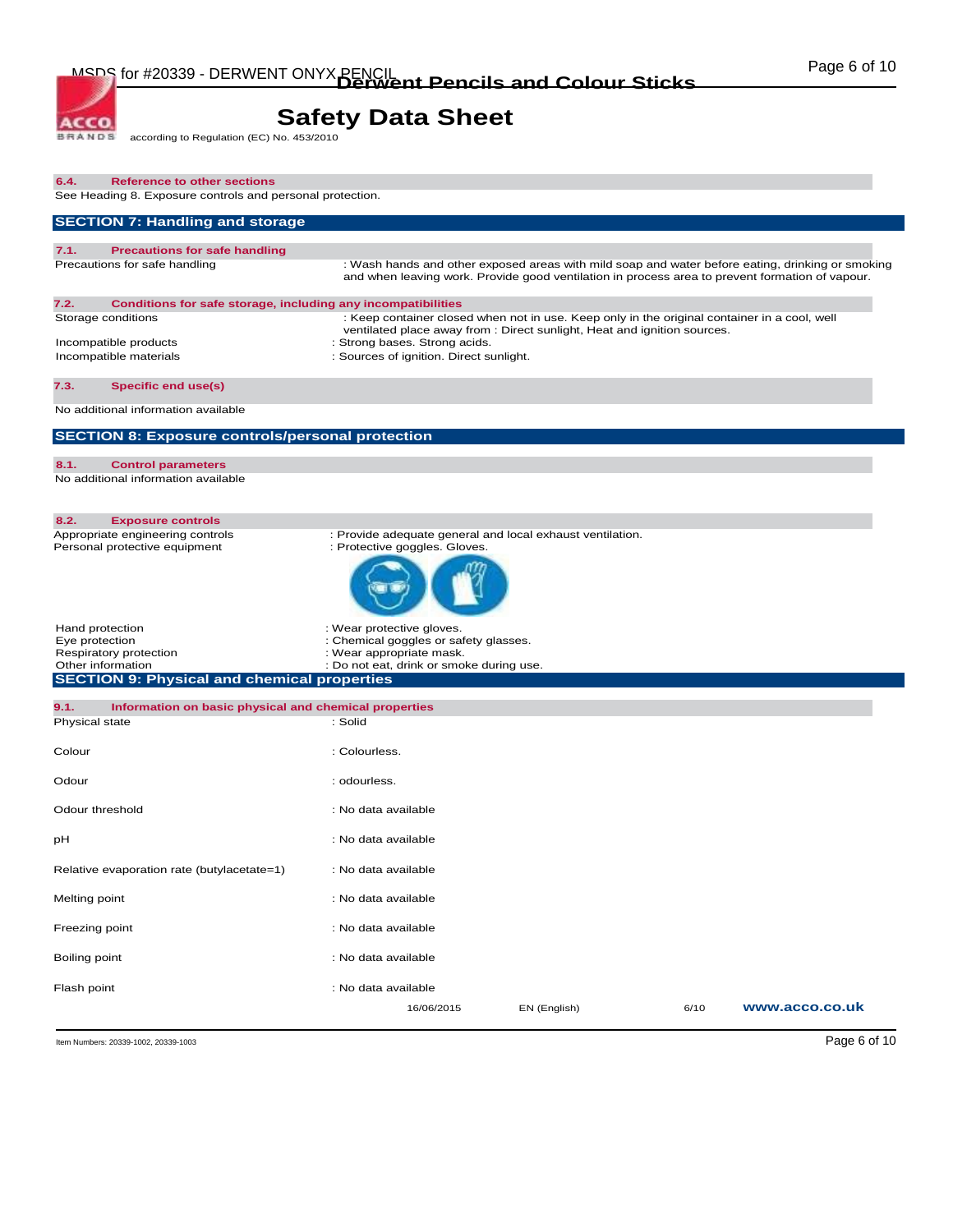# **Safety Data Sheet**<br>according to Regulation (EC) No. 453/2010

| Self ignition temperature        |                                                      | : No data available   |
|----------------------------------|------------------------------------------------------|-----------------------|
| Decomposition temperature        |                                                      | : No data available   |
| Flammability (solid, gas)        |                                                      | : Non flammable       |
| Vapour pressure                  |                                                      | : No data available   |
| Relative vapour density at 20 °C |                                                      | : No data available   |
| Relative density                 |                                                      | : No data available   |
| Solubility                       |                                                      | : insoluble in water. |
| Log Pow                          |                                                      | : No data available   |
| Log Kow                          | Nο<br>data<br>$\mathbb{R}^{\mathbb{Z}}$<br>available |                       |
| Viscosity, kinematic             | data<br>No.<br>available                             |                       |
| Viscosity, dynamic               | data<br>No.<br>available                             |                       |
| <b>Explosive properties</b>      | : not<br>explosive.                                  |                       |
| Oxidising properties             | : not<br>oxidising.                                  |                       |
| <b>Explosive limits</b>          | No<br>data<br>available                              |                       |

**9.2. Other information** 

No additional information available

## **SECTION 10: Stability and reactivity**

| 10.1.            | <b>Reactivity</b>                                    |            |              |      |                |
|------------------|------------------------------------------------------|------------|--------------|------|----------------|
|                  | No additional information available                  |            |              |      |                |
| 10.2.            | <b>Chemical stability</b>                            |            |              |      |                |
| Not established. |                                                      |            |              |      |                |
| 10.3.            | <b>Possibility of hazardous reactions</b>            |            |              |      |                |
| Not established. |                                                      |            |              |      |                |
| 10.4.            | <b>Conditions to avoid</b>                           |            |              |      |                |
|                  | Direct sunlight. Extremely high or low temperatures. |            |              |      |                |
| 10.5.            | <b>Incompatible materials</b>                        |            |              |      |                |
|                  | Strong acids. Strong bases.                          |            |              |      |                |
| 10.6.            | <b>Hazardous decomposition products</b>              |            |              |      |                |
|                  | fume. Carbon monoxide. Carbon dioxide.               |            |              |      |                |
|                  | <b>SECTION 11: Toxicological information</b>         |            |              |      |                |
|                  |                                                      | 16/06/2015 | EN (English) | 7/10 | www.acco.co.uk |

Item Numbers: 20339-1002, 20339-1003 Page 7 of 10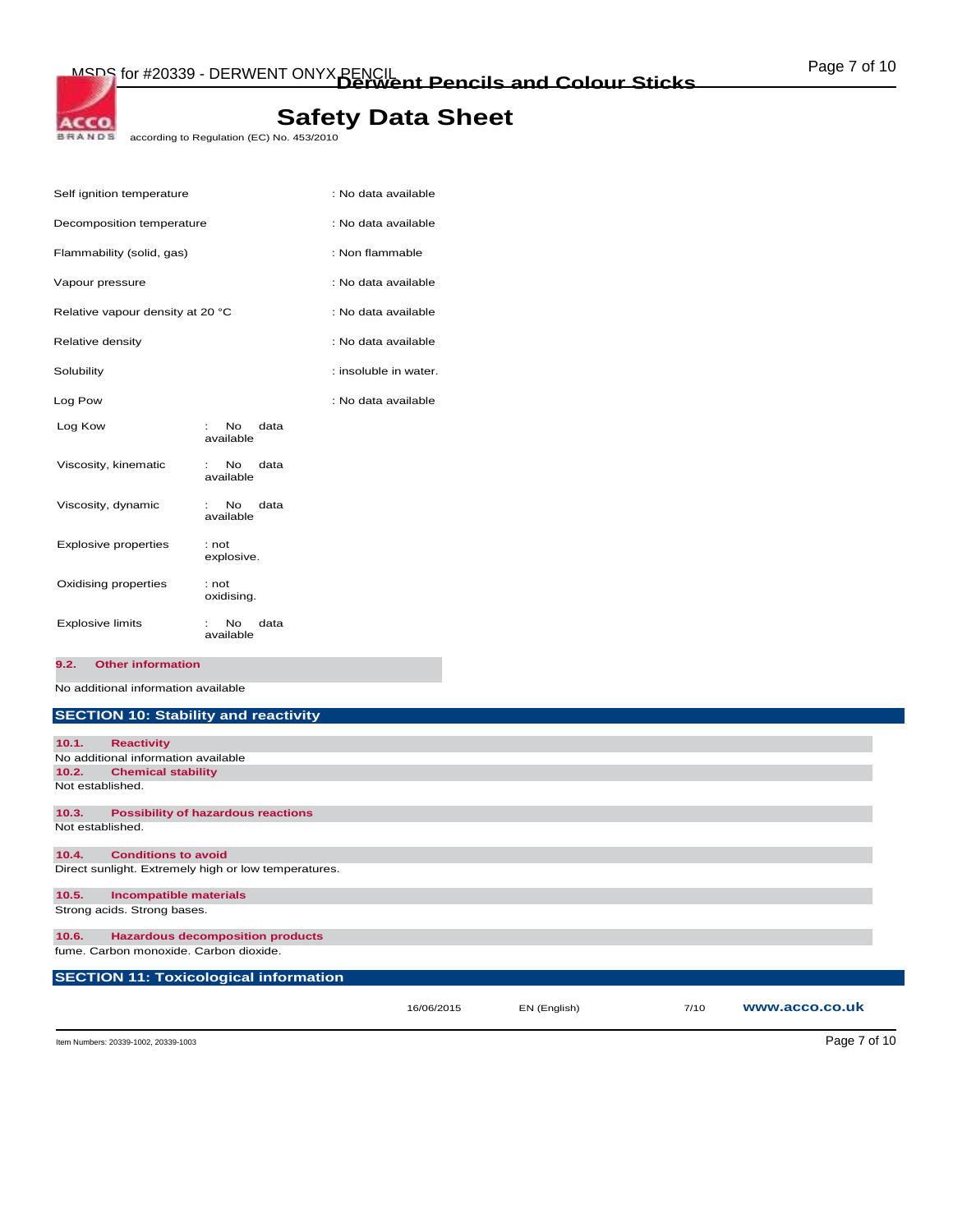MSDS for #20339 - DERWENT ONYX PENCIL<br> **Derwent Pencils and Colour Sticks Colour Material** 

# **Safety Data Sheet**<br>according to Regulation (EC) No. 453/2010

| 11.1.           | Information on toxicological effects                              |                                                                                      |
|-----------------|-------------------------------------------------------------------|--------------------------------------------------------------------------------------|
| Acute toxicity  |                                                                   | : Not classified                                                                     |
|                 | Skin corrosion/irritation                                         | : Not classified                                                                     |
|                 | Serious eye damage/irritation                                     | Based on available data, the classification criteria are not met<br>: Not classified |
|                 | Respiratory or skin sensitisation                                 | Based on available data, the classification criteria are not met<br>: Not classified |
|                 | Germ cell mutagenicity                                            | Based on available data, the classification criteria are not met<br>: Not classified |
|                 |                                                                   | Based on available data, the classification criteria are not met                     |
| Carcinogenicity |                                                                   | : Not classified<br>Based on available data, the classification criteria are not met |
|                 | Reproductive toxicity                                             | : Not classified                                                                     |
|                 | Specific target organ toxicity (single exposure) : Not classified | Based on available data, the classification criteria are not met                     |
|                 |                                                                   | Based on available data, the classification criteria are not met                     |
|                 | Specific target organ toxicity (repeated                          | : Not classified                                                                     |
| exposure)       |                                                                   | Based on available data, the classification criteria are not met                     |
|                 | Aspiration hazard                                                 | : Not classified<br>Based on available data, the classification criteria are not met |
| symptoms        | Potential Adverse human health effects and                        | : Based on available data, the classification criteria are not met.                  |
|                 | <b>SECTION 12: Ecological information</b>                         |                                                                                      |
| 12.1.           | <b>Toxicity</b>                                                   |                                                                                      |
|                 |                                                                   |                                                                                      |

No additional information available

| 12.2.<br><b>Persistence and degradability</b> |                  |
|-----------------------------------------------|------------------|
| <b>Derwent Pencils and Colour Sticks</b>      |                  |
| Persistence and degradability                 | Not established. |
|                                               |                  |

#### **12.3. Bioaccumulative potential**

| <b>Derwent Pencils and Colour Sticks</b> |                  |              |      |                |
|------------------------------------------|------------------|--------------|------|----------------|
| Bioaccumulative potential                | Not established. |              |      |                |
|                                          |                  |              |      |                |
| 12.4.<br><b>Mobility in soil</b>         |                  |              |      |                |
|                                          | 16/06/2015       | EN (English) | 8/10 | www.acco.co.uk |
| Item Numbers: 20339-1002, 20339-1003     |                  |              |      | Page 8 of 10   |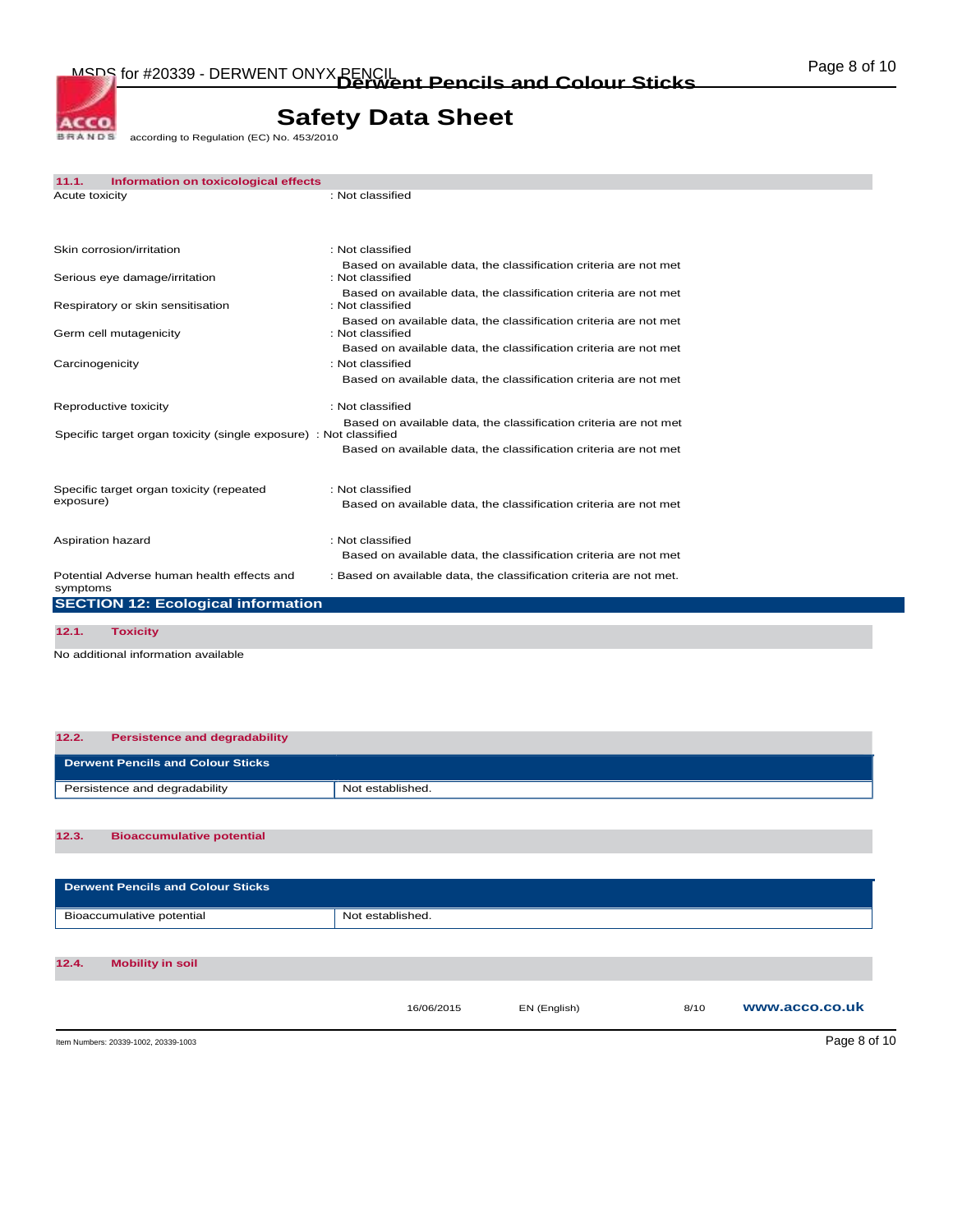**BRANDS** according to Regulation (EC) No. 453/2010

No additional information available

**ACCO** 

#### **12.5. Results of PBT and vPvB assessment**  No additional information available

#### **12.6. Other adverse effects**

Other information : Avoid release to the environment.

## **SECTION 13: Disposal considerations**

#### **13.1. Waste treatment methods**

Waste disposal recommendations : Dispose in a safe manner in accordance with local/national regulations. Ecology - waste materials : Avoid release to the environment.

#### **SECTION 14: Transport information**

In accordance with ADR / RID / IMDG / IATA / ADN **14.1. UN number**  Not dangerous goods in terms of transport regulations **14.2. UN proper shipping name**  Not applicable **14.3. Transport hazard class(es)**  Not applicable

#### **14.4. Packing group**

Not applicable

#### **14.5. Environmental hazards**

Other information  $\qquad \qquad :$  No supplementary information available.

#### **14.6. Special precautions for user**

**14.6.1. Overland transport** 

#### No additional information available

**14.6.2. Transport by sea** 

No additional information available

#### **14.6.3. Air transport**

No additional information available

**14.7. Transport in bulk according to Annex II of MARPOL 73/78 and the IBC Code** 

Not applicable

### **SECTION 15: Regulatory information**

**15.1. Safety, health and environmental regulations/legislation specific for the substance or mixture** 

#### **15.1.1. EU-Regulations**

No REACH Annex XVII restrictions

#### **15.1.2. National regulations**

No additional information available

16/06/2015 EN (English) 9/10 **www.acco.co.uk**